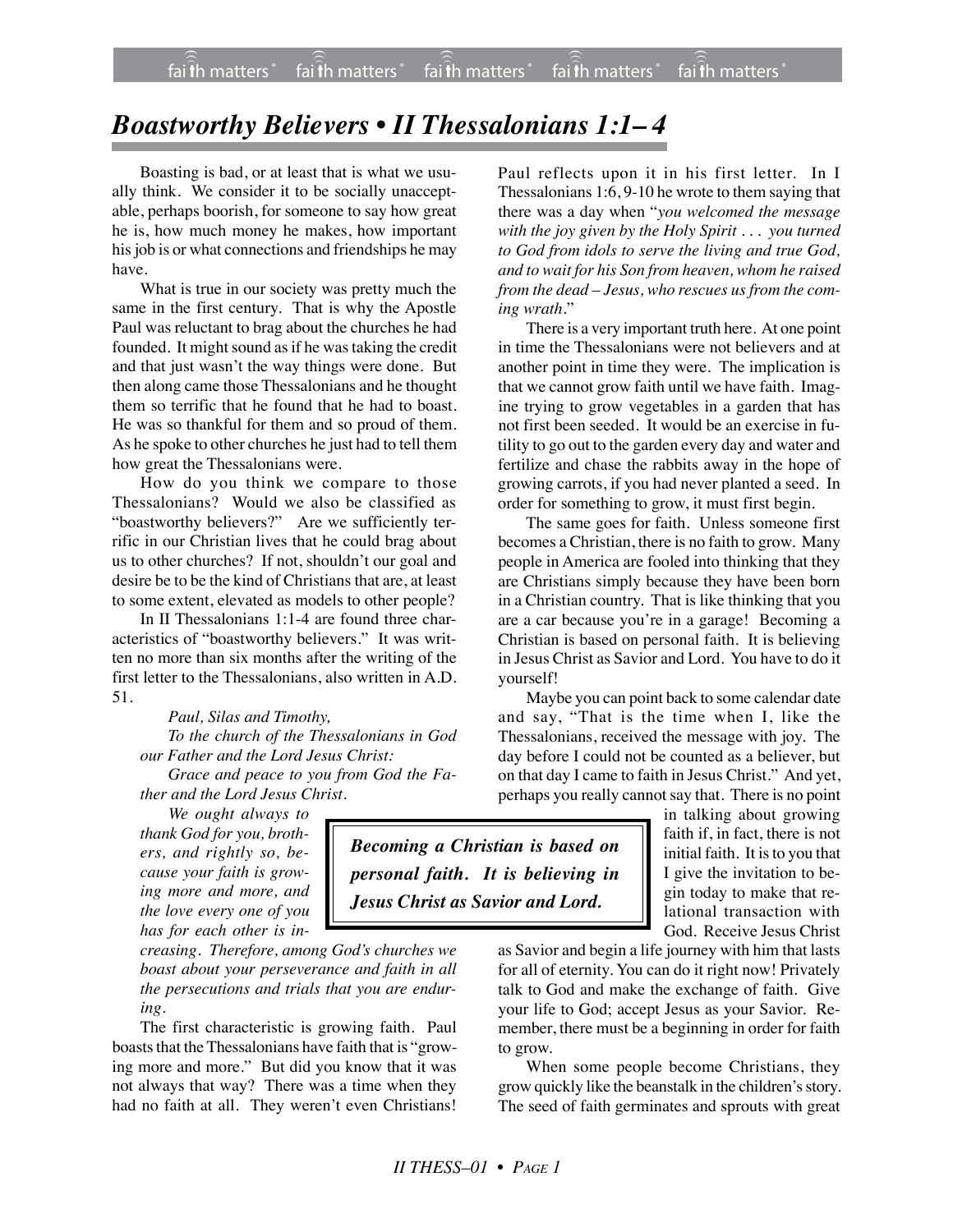vigor and wonder. Then sometimes there is a stall and growth plateaus, or maybe even decreases. Instead of a growing faith, it is a shrinking faith.

That is apparently the way it was for at least some of those Thessalonians. Paul worried about them. In his first letter he sensed that something was missing and their faith was not growing as it should grow. He wrote, "*Night and day we pray most earnestly that we may see you again and supply what is lacking in your faith*" (I Thess. 3:10).

Have you had a car that stalled occasionally? Then you know some of the frustration of driving it. Some years ago our family had a Ford stationwagon that I think ought be in the Guinness book of records for stalling out. It stalled out on an average of once every mile on a trip from New Jersey to Colorado – that's about 2,000 stalls! I think we went to every Ford dealership between the East Coast and the Rocky Mountains but they never could find out what was the matter with the car. But something was lacking.

Some Christians are like that Ford. Something's lacking and they stall all the time. One minute they believe and the next they don't. It is difficult to grow where there is a constant uncertainty and irregularity to Christian faith.

Paul's prayer in his first letter to the Thessalonians was answered by the time he wrote his second letter to them. That is why I believe it was with great delight that he wrote, *"…your faith is growing more and more."* It makes me want to figure out how that change took place. How did those who were not believers, who became believers and were then stalling out, get to the point where Paul described them as "boastworthy Christians" who were growing more and more?

It seems to me that there are two divinely given factors here: one is circumstance and the other is choice. God gets our faith growing through circumstances and choices. He initiates or allows a multitude of circumstances in our lives, each of which precipitates a choice of whether to trust God or not. Those circumstances come in every color, shape and size. For some, it is ill health. For others it may be depression, job loss or unpaid bills. Some experience one long and protracted crisis while others experience a whole series, one crisis after another. But every one of these circumstances gives us the choice of either dealing with them in our own sputtering resources or in faith, by trusting in God in a way that we have not previously trusted him. And when we trust him, then we become the kind of "boastworthy believers" who are growing in faith.

In the basement of our house there is a board with a series of pencil marks — lines with names and dates. It is the growth chart for the family who once lived in what is now our house. While we have painted and papered over just about every surface of the house, inside and out, we have left that board alone, even though we don't know the people. It is an intriguing thing to look at for some of the lines are so close together that they are almost on top of each other. I suspect there was a child who insisted on asking, "Have I grown?" and another line was drawn, even when there wasn't much change. Other lines are really quite far apart, even though some of the dates are quite close — indicating a significant growth spurt.

We all agree that height is measurable, but may doubt that faith is measurable. Yet the Apostle Paul apparently thought that over a six-month period it was possible to measure an increase in faith. He was able to look back earlier in A.D. 51 and see where the Thessalonians were and then look again six months later and see where they had come. That challenges me to say that we ought also make a comparison in the growth in our faith over the last six months or year.

What would your faith growth chart look like? Are you growing in your trust in God? If yes, add your name to the names of those terrific Thessalonians. If not, make the choice to grow in faith, regardless of the circumstances. It is that kind of growing faith that makes for a "boastworthy believer."

The second characteristic of a "boastworthy believer" is increasing love. Just as Paul was concerned earlier about the Thessalonians' faith, he was also concerned about their love. Faith and love are the twin ingredients for the identification of Christians. If we have neither faith nor love, than we can't say that we are followers of Jesus Christ.

In his first letter Paul had prayed, "*May the Lord make your love increase and overflow for each other and for everyone else*" (I Thess. 3:12). Again he was measuring where they were. The Thessalonians were very new Christians. They had had only a few weeks of instruction in the Christian faith. I sense that there were measures of love, but inadequacy too, in the love they expressed to each other. I know there were doctrinal differences within the church, particularly over the timing and the character of the Second Coming of Jesus Christ. As a result of that, some had quit their jobs and sold their homes and were waiting outside for Jesus Christ to come back. That had created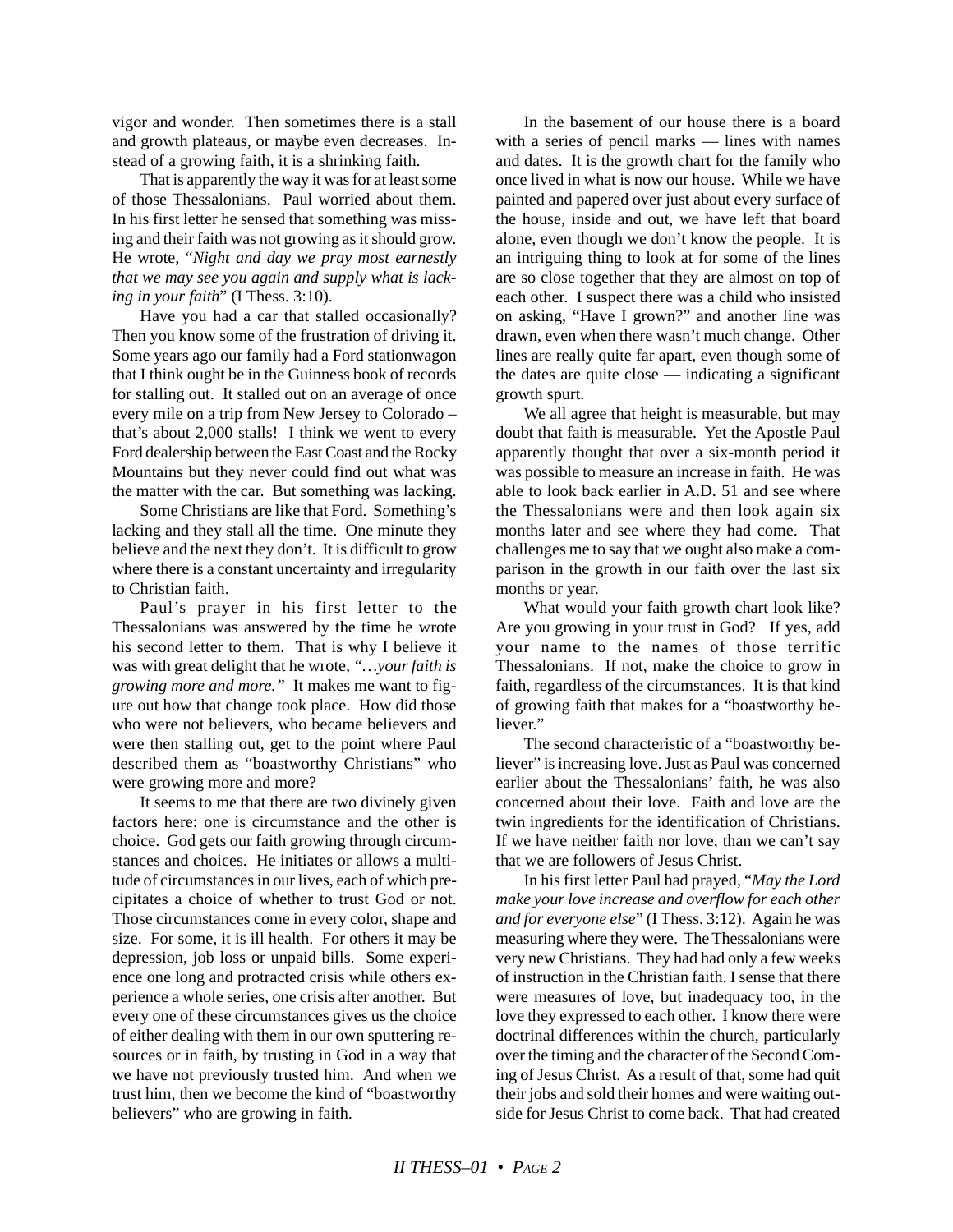tension because they had run out of money and others in the church had to go to work and provide the money for those who refused to work. And then, of course, there were the inevitable differences that come whenever you put people together. But when Paul observed all of the interpersonal relationships, he came to the conclusion that they needed to increase their love for each other and for everyone else. So my guess is that there were some people in the church of Thessalonica who were kind and some who were rather grumpy. Some were gracious and built up the others and some put others down. Some were forgiving and others held grudges. Love was there but it needed to grow.

Six months later there was marked improvement and he writes to them again saying, "*the love every one of you has for each other is increasing*" (II Thess. 1:3). Not that they had arrived, for their love was far from perfect, but they had increased in love. There was measurable and observable change.

What I find particularly exciting is that love is characterized as belonging to every one of them. Every single believer in that church in Thessalonica

had increased in love! You know that Paul had to be thinking of certain individuals. Perhaps there was a woman who always held grudges who decided to for-

give whether or not she was asked. There might have been two men who wouldn't talk to each other, who had gotten into some type of relational deadlock, but somehow in that sixth month period there was an increase in love so that one of them took the first step, risking rejection, and broke the deadlock. Or maybe there were families who were at odds with each other who started getting along or people who were in debt to each other made strides to start paying it back. It was enough to make Paul look at them all and say, "You are increasing in love." It was something worth boasting about.

And how about us? Are we the kind of boastworthy believers who are increasing in love? I'm not suggesting perfection for I know myself and others too well to even hint at it. But I can take delight in the real possibility that we can increase in love in those simple areas: forgiveness, paying back money, helping someone out financially and building relationships between people. We can do it, every single one of us, so that six months from now, if Saint Paul or any other outside observer were to look at our lives and measurement could be made, it could

be clearly boasted that these people, because of Jesus Christ, had increased in their love.

A third characteristic of boastworthy believers in verse four of II Thessalonians is ongoing perseverance. This spiritual growth wasn't taking place in easy times. These people in Thessalonica were really up against it with persecutions and trials. Their growing faith and increasing love was against a backdrop of severe difficulty.

Maybe that is not surprising at all. For do you not find in your own walk with Jesus Christ that when things go well there seems to be a time of spiritual plateau, but when problems come we are more likely to increase our faith? These people were under persecution. The Greek word Paul uses actually means an external attack.

Historians tell us that Thessalonica became one of the leading cities for persecution against believers. The governor ordered worship of Caesar. The Christians said that they had only one God and they could not worship anyone in the pagan pantheon nor could they worship a living man such as Caesar. And so they refused. Then someone concocted the idea of

*Tough times can be growth times.*

dedicating wine in the pagan temples either to Caesar or to Venus and then bringing that wine to the marketplace and sprinkling it on all of

the produce, claiming it was dedicated to Caesar or Venus. Then the Christians couldn't buy food, or at least had to make their choice to bend their knee to some pagan God. Their difficulties increased until they couldn't get jobs or ply their own trades. Later, it was at Thessalonica that Christians were burned and crucified.

While we may not face that kind of persecution, some of us may be discriminated against in our jobs, schools and family because of our stand for Jesus Christ. There may be a lack of promotion, a setback in sales or extraordinary stress in your family simply because of your faith in Jesus Christ. We need to remember that when the Thessalonian Christians were persecuted, they grew in their faith and increased in their love. Tough times can be growth times.

There is another side to the difficulties they faced. II Thessalonians 1:4 states that the persecutions were accompanied by trials. While persecution is external, trials are the everyday pressures they had to face. Trials are much more like what we face. They are ill health, underemployment, cars that won't start, plumbing that leaks, unpaid bills or any one of the